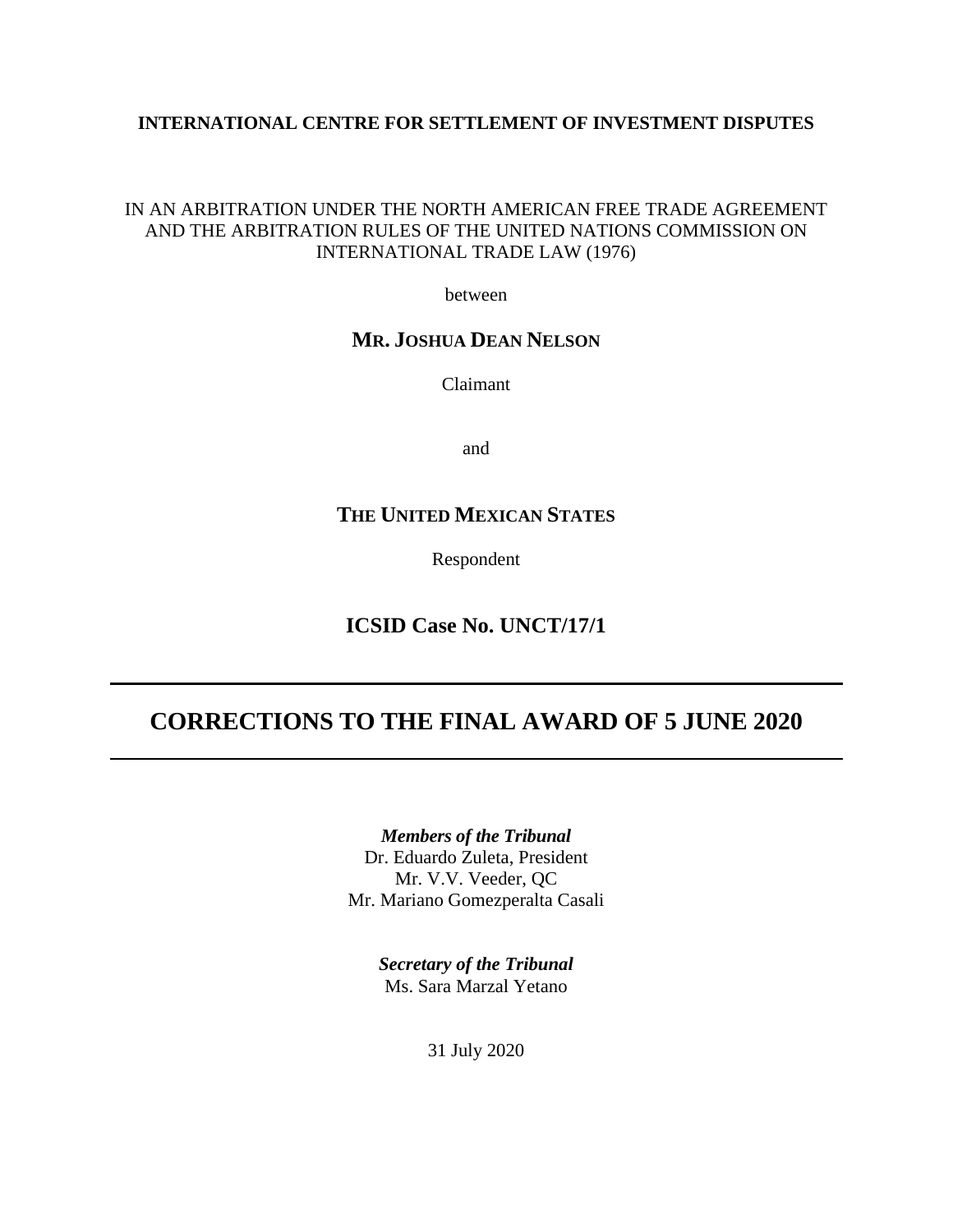#### I. **PROCEDURAL BACKGROUND**

- 1. On 5 June 2020, the Tribunal rendered the final award in this arbitration (the "**Award**").
- 2. On 4 July 2020, Claimant requested the Tribunal to make certain "*technical corrections*" to the Award (the "**Request**"), pursuant to Article 36 of the Arbitration Rules of the United Nations Commission on International Trade Law adopted by the United Nations General Assembly on 15 December 1976 (the "**UNCITRAL Rules**"). In his Request, Claimant expressly "*consent*[ed] *to the authority of the truncated Tribunal to make such corrections*."
- 3. Upon the Tribunal's invitation, on 10 July 2020, Respondent submitted its comments to the Request and, on 16 July 2020, confirmed that it had no objections to the Request being decided by the remaining Members of the Tribunal.

#### П. **THE PARTIES' POSITIONS**

#### A. **THE CLAIMANT'S REQUEST**

#### $(1)$ **First Request**

4. Pursuant to Article 38(a) of the UNCITRAL Rules, Claimant requests that rather than including a single lump sum figure indicating the fees of the Tribunal, paragraph 392 of the Award include a breakdown of the fees of each arbitrator.

#### $(2)$ **Second Request**

5. Claimant requests corrections in connection with the use of the terms "cost submission" and "submission on costs" in the Award. Specifically, Claimant claims that on 24 September 2019, the Tribunal invited the Parties to consult with each other and to submit (if possible) a joint proposal on the timing and the format of the pleadings on costs, including whether the Parties wished to submit such pleadings as submissions on costs, *i.e.*, including arguments as to who should bear the costs, or merely statements on costs.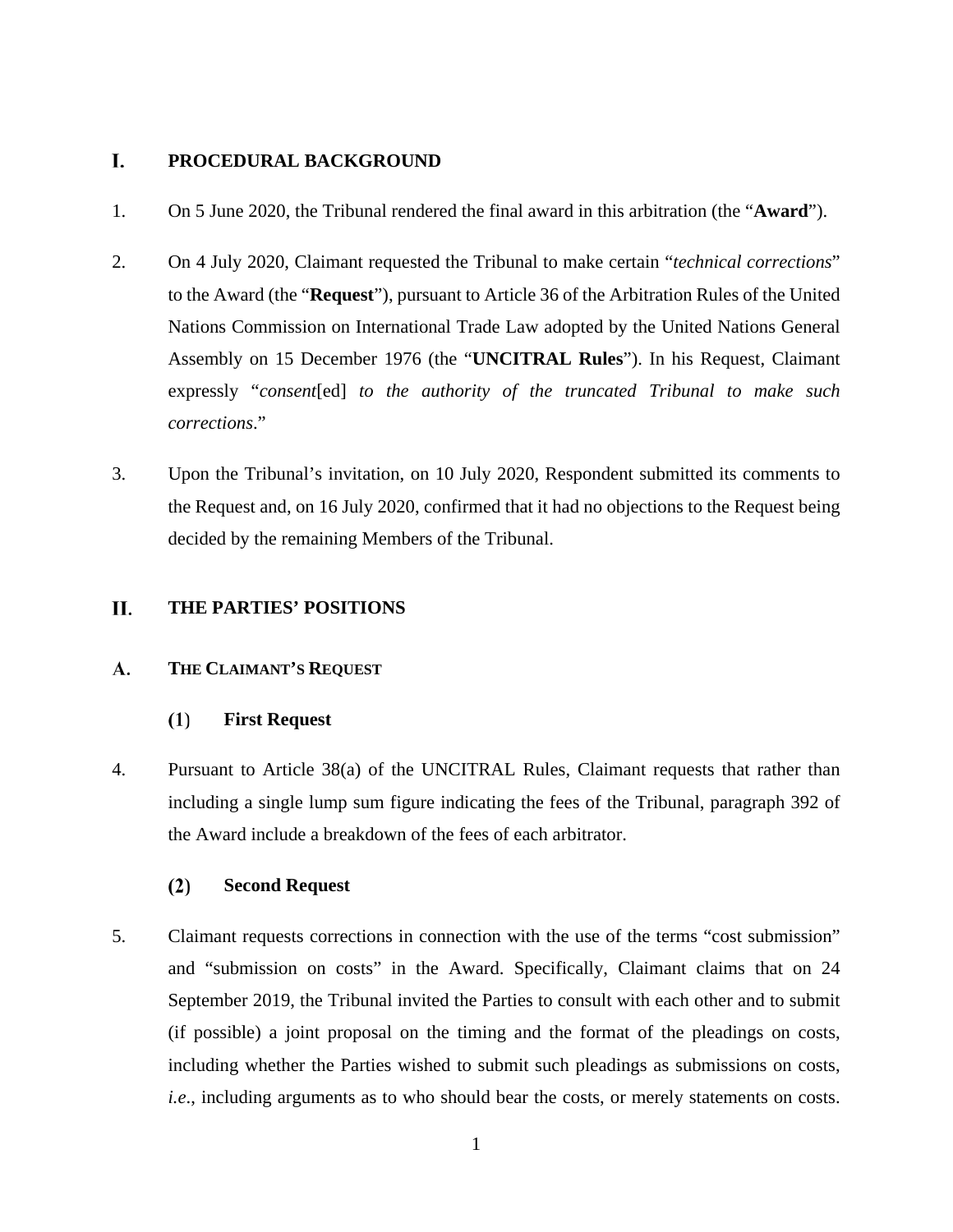The Parties did not agree and on 8 October 2019, Claimant indicated his choice to make a submission on costs, *i.e*., a pleading including arguments. On 19 October 2019, the Tribunal ordered the Parties to submit statements of costs.

6. Claimant indicates that on 15 January 2020, he submitted his Statement of Costs with the following introductory paragraph:

> *Pursuant to Procedural Order No. 1 and the Tribunal's instructions provided on October 9, 2019 that the parties should submit a Statement of Costs, as opposed to an argumentative Submission on Costs, Claimant hereby lists his costs incurred in connection with these proceedings in accordance with Article 38 of the UNCITRAL Arbitration Rules. This Statement of Costs is accompanied by statements by the representatives of each firm for the limited purpose of attesting to the veracity of the amounts billed. Supporting documentation is available upon the Tribunal's request. For the avoidance of any doubt, Claimant takes the position that Respondent should bear all of Claimant's costs.*

- 7. According to Claimant, even though under the heading "Procedural History," the Award correctly indicates that on 15 January 2020, the Parties submitted their respective statements of costs ("**Statements of Costs**"), under paragraphs 386, 387 and 388 the Award incorrectly indicates that Claimant made a submission on costs and suggests that Claimant argued on costs even though Claimant was not permitted to make arguments. Claimant therefore requests that:
	- a) The terms "cost submissions" and "submission on costs" as used in the Award be replaced with the terms "cost statements" and "statement on costs";
	- b) The word "argues" in paragraph 386 be replaced with the word "submits" for accuracy and for alignment with the description of Respondent's statement on costs in paragraph 388; and
	- c) Paragraph 387 be stricken from the Award.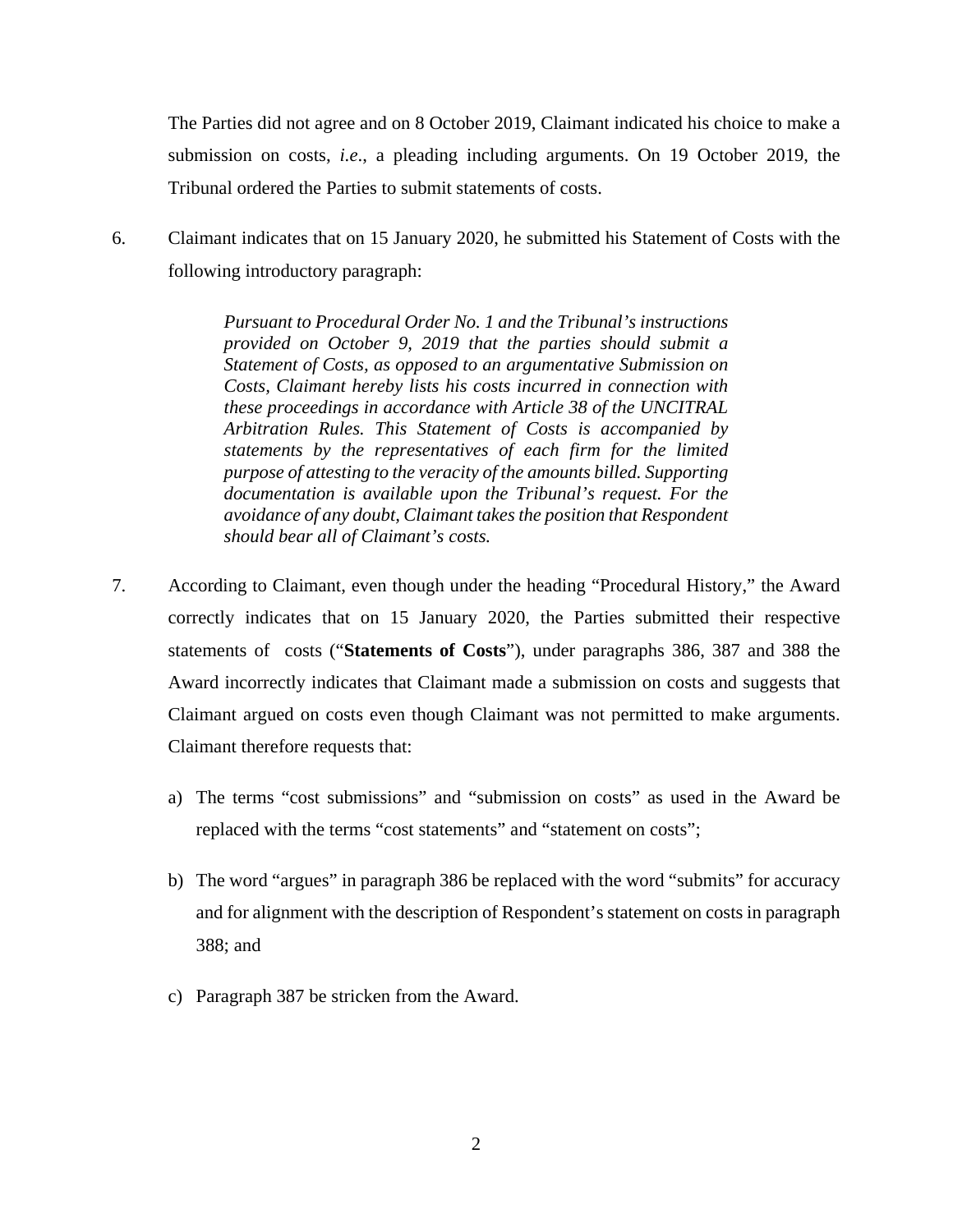#### **Third Request**  $(3)$

8. Claimant requests the Tribunal to delete all refences to the ICSID Convention from paragraphs 389 and 391 of the Award, related to the decision on costs, because these proceedings are conducted in accordance with the UNCITRAL Rules, except to the extent that they are modified by Section B, Chapter 11 of NAFTA, but not by the ICSID Convention.

#### **B. THE RESPONDENT'S POSITION**

#### **First Request**  $(1)$

9. Respondent does not oppose to the inclusion in the Award of a breakdown of each arbitrators' fees.

#### $(2)$ **Second Request**

- 10. Respondent requests the Tribunal to recall the context in which it ordered the Parties to present their statements of costs. On 8 October 2019, Claimant informed the Tribunal on behalf of the Parties that they had exchanged proposals on the form and timing of their statements/submissions on costs. Claimant's proposal was that the Parties file submissions on costs, including arguments of the Parties on who should bear the costs of the proceeding, and Respondent's position was that it did not consider it necessary that the Parties make such arguments. The Parties jointly requested the Tribunal's ruling on the matter.
- 11. Respondent also recalls the decision of the Tribunal on the matter dated 9 October 2019, in which the Tribunal stated:

*The Tribunal has reviewed and considered the positions of the Parties expressed in the said communications. The Tribunal is of the view that the Parties have already indicated their positions as to costs in the various submissions in this arbitration. Therefore, the*  Parties shall only present a statement of costs, with no further *allegations, on or before January 15, 2020.*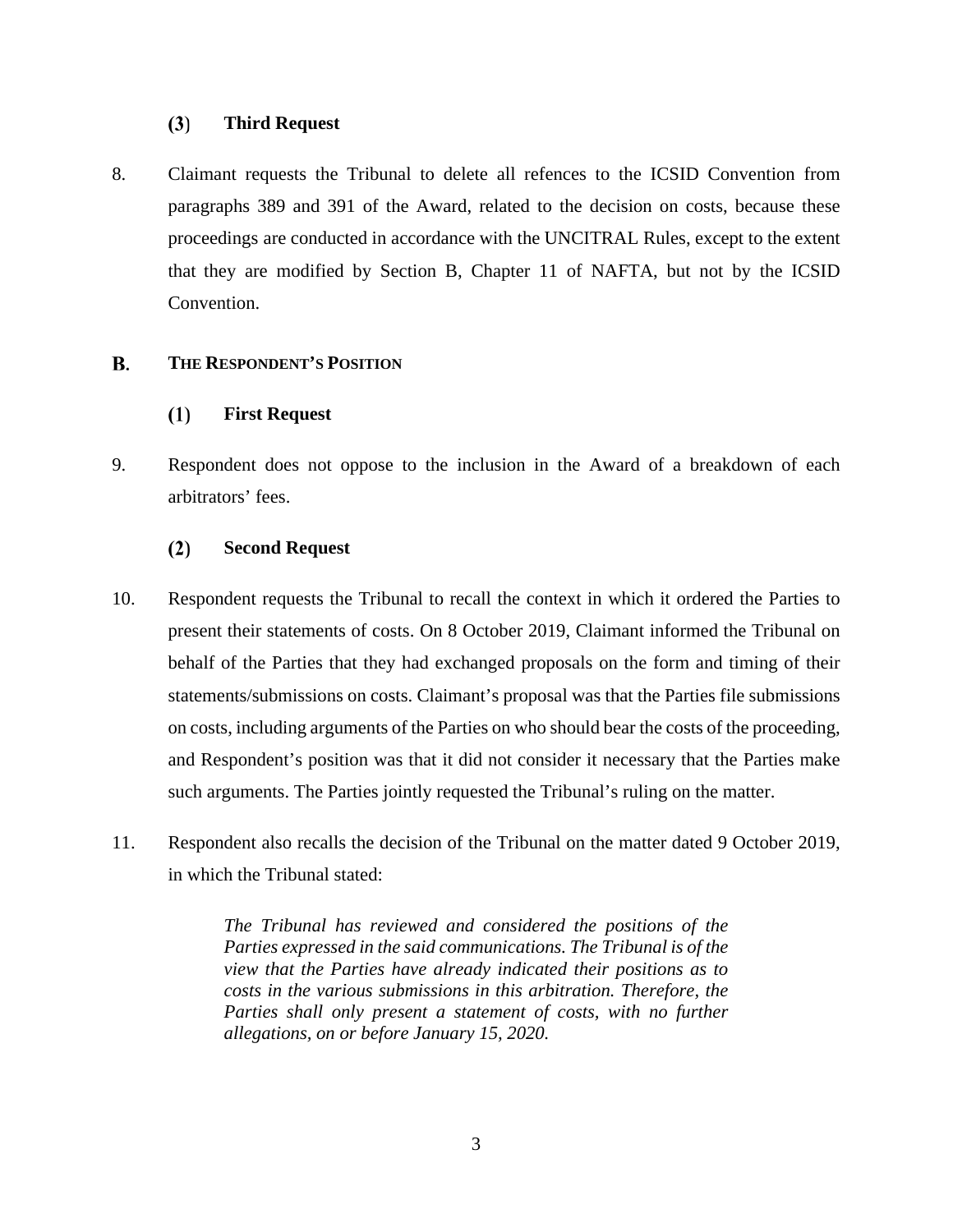- 12. According to Respondent, the above decision from the Tribunal confirms that the Parties in their submissions presented their positions on costs, which were not complicated: costs follow the event, except in exceptional circumstances that do not exist in this case. Respondent further indicates that, despite the instructions from the Tribunal, in his Statement of Costs of 15 January 2020, Claimant made an additional argument: "*For avoidance of any doubt, Claimant takes the position that Respondent should bear all of Claimant's costs*".
- 13. Based on the above, Respondent considers that:
	- a) if the intent of the Tribunal when referring to "submissions on costs" was to include only the "statements of costs" presented on 15 January 2020, then Respondent would not oppose the requested correction; but if the intent of the Tribunal was to refer to the statements of cost and the submissions on costs presented by the Parties throughout the arbitration, then no correction should be made.
	- b) the word "agues" should not be replaced by the word "submits" because Claimant elected to include arguments in its statement of 15 January 2020. The change of the word "argues" for "submits" is not an "error in computation", "a clerical or typographical error" or an "error of a similar nature" in the sense of Article 36 of the UNCITRAL Rules, but a request for the Tribunal to ignore that Claimant included arguments in its Statement of Costs. Respondent therefore opposes the requested correction.
	- c) There is no basis for the elimination of paragraph 387 of the Award. Claimant elected to refer to Article 38 of the UNCITRAL Rules in his Statement of Costs of 15 January 2020 and the fact that he did not accurately describe the "purpose" of such reference to Article 38 is not an error of the ones provided for under Article 36 of the UNCITRAL Rules. Respondent therefore opposes the requested correction.

#### $(3)$ **Third Request**

14. According to Respondent, even though the proceedings are governed by the UNCITRAL Rules, nothing prevents the Tribunal from referring also to the ICSID Convention. If the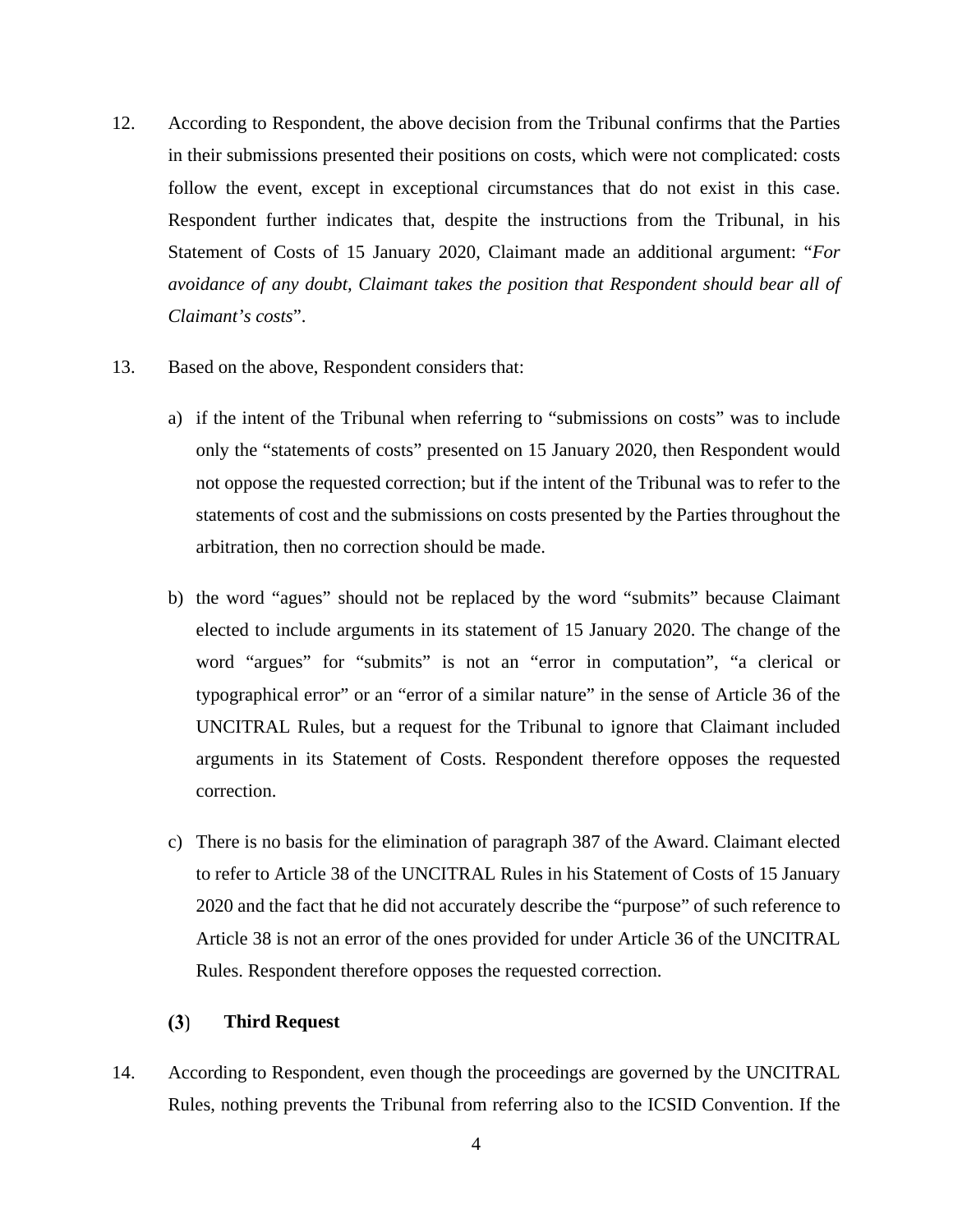references to the ICSID Convention were a mistake, rather than eliminating such references, the Respondent suggests that the Tribunal consider replacing them with references to Article 40 of the UNCITRAL Rules.

#### III. **THE TRIBUNAL'S CONSIDERATIONS ON THE REQUEST**

15. Article 36(1) of the UNCITRAL Rules provides as follows:

*Within thirty days after the receipt of the award, either party, with notice to the other party, may request the arbitral tribunal to correct in the award any errors in computation, any clerical or typographical errors, or any errors of similar nature. The arbitral tribunal may within thirty days after the communication of the award make such corrections on its own initiative*

- 16. The Request was submitted by Claimant within the thirty-day term provided for under Article 36(1) of the UNCITRAL Rules and therefore is timely.
- 17. The aforementioned provision clearly refers to "errors" and to the fact that the purpose of the procedure is to "correct" such errors. The correction procedure applies to "errors", such errors must be "in the award" and must be computational, clerical, typographical or have a "similar nature" to a computational, clerical or typographical error.
- 18. Article 36(1) of the UNCITRAL Rules provides, on the one hand, for the powers of the Tribunal and, on the other, for a limitation of such powers as regards correction. It expressly authorizes the Tribunal to rectify errors, but such power extends only to the correction of errors that are computational, clerical, typographical or have a "similar nature". Therefore, the procedure for correction does not encompass any alleged mistake of law or any factual determination or discretionary assessment made by the Tribunal.
- 19. The Tribunal therefore needs to determine whether that which the Claimant seeks to be corrected are errors of the type mentioned in Article 36(1) of the UNCITRAL Rules.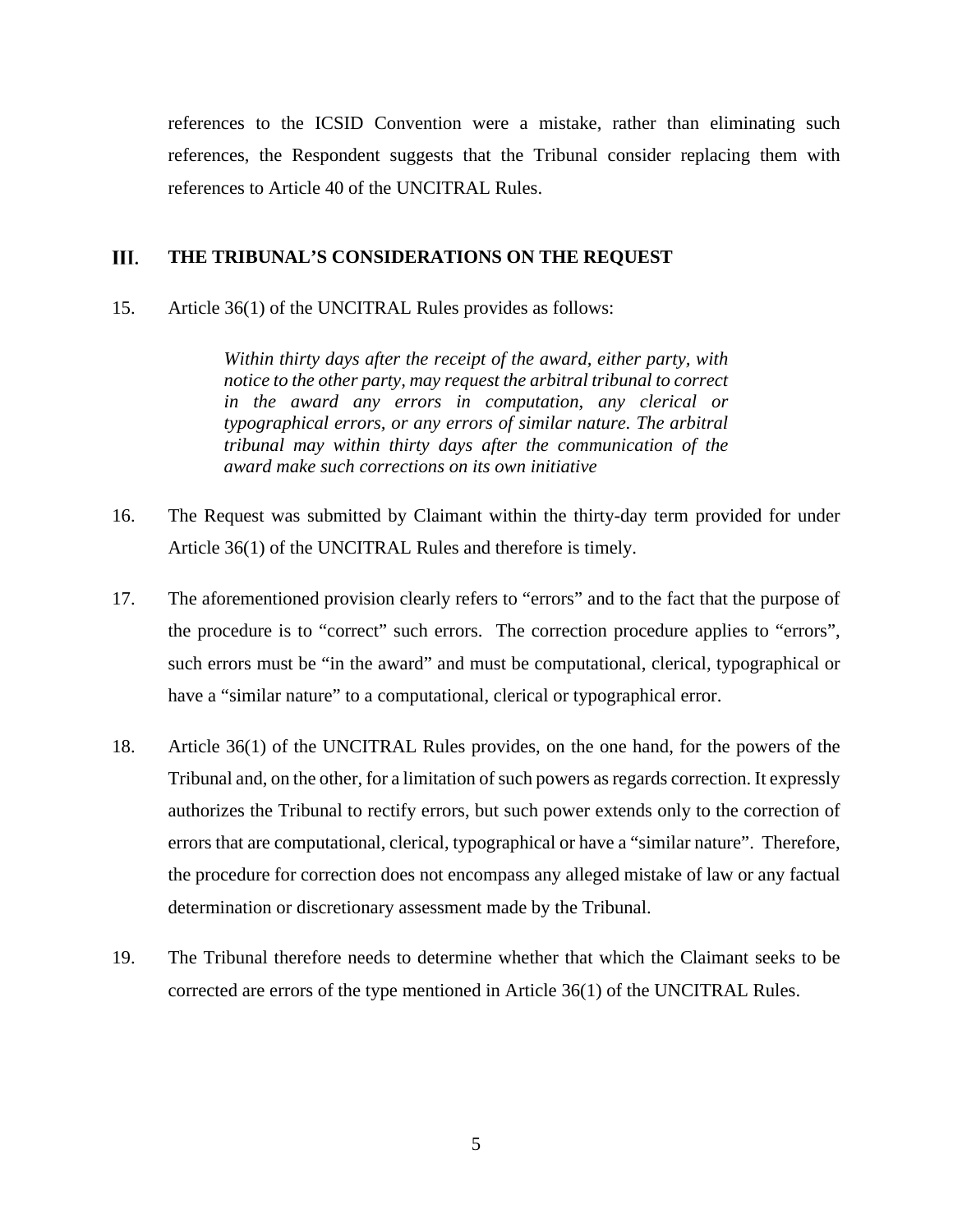#### $(1)$ **First Request**

20. The Award includes the total amount paid to the Tribunal and ICSID as a lump sum but not a discrimination of the breakdown of the amounts paid. The tribunal considers that strictly this request does not relate to the correction of an error that is computational, clerical, typographical or of a similar nature but rather to the Tribunal's appreciation of a rule of law set forth in Article 38 of the UNCITRAL Rules. However, both Parties agree on the correction and the Tribunal has no objection to proceed with the requested amendment.

#### $(2)$ **Second Request**

- 21. The Tribunal considers that the reasons submitted by Claimant are no grounds for correction. The Parties discussed whether to present their submissions on costs including arguments as to which party should bear the costs or to file a mere statement of costs. The Tribunal decided that the Parties should present only a statement of costs because the view of the Tribunal was that "*the Parties ha*[d] *already indicated their positions as to costs in the various submissions in this arbitration.*"
- 22. Rather than a correction, Claimant seems to be making a claim that he was not granted the opportunity to submit his position on costs and that the Award should reflect such allegation. As indicated in the decision of 9 October 2019, the Tribunal had received allegations on costs in the various submissions made by the Parties during the proceedings and considered that no further allegations were necessary. The Claimant, still, indicated in his Statement of Costs of 15 January 2020 that for the avoidance of doubt his position was that Respondent should bear all costs.
- 23. The Award therefore refers to "submission on costs" and to arguments by the Parties to reflect the position taken by each Party throughout the proceedings and not only in the Statements of Costs of 15 January 2020.
- 24. Based on the above conclusions, the Tribunal finds no reason to modify paragraphs 386 and 388 of the Award or to strike paragraph 387 from the Award.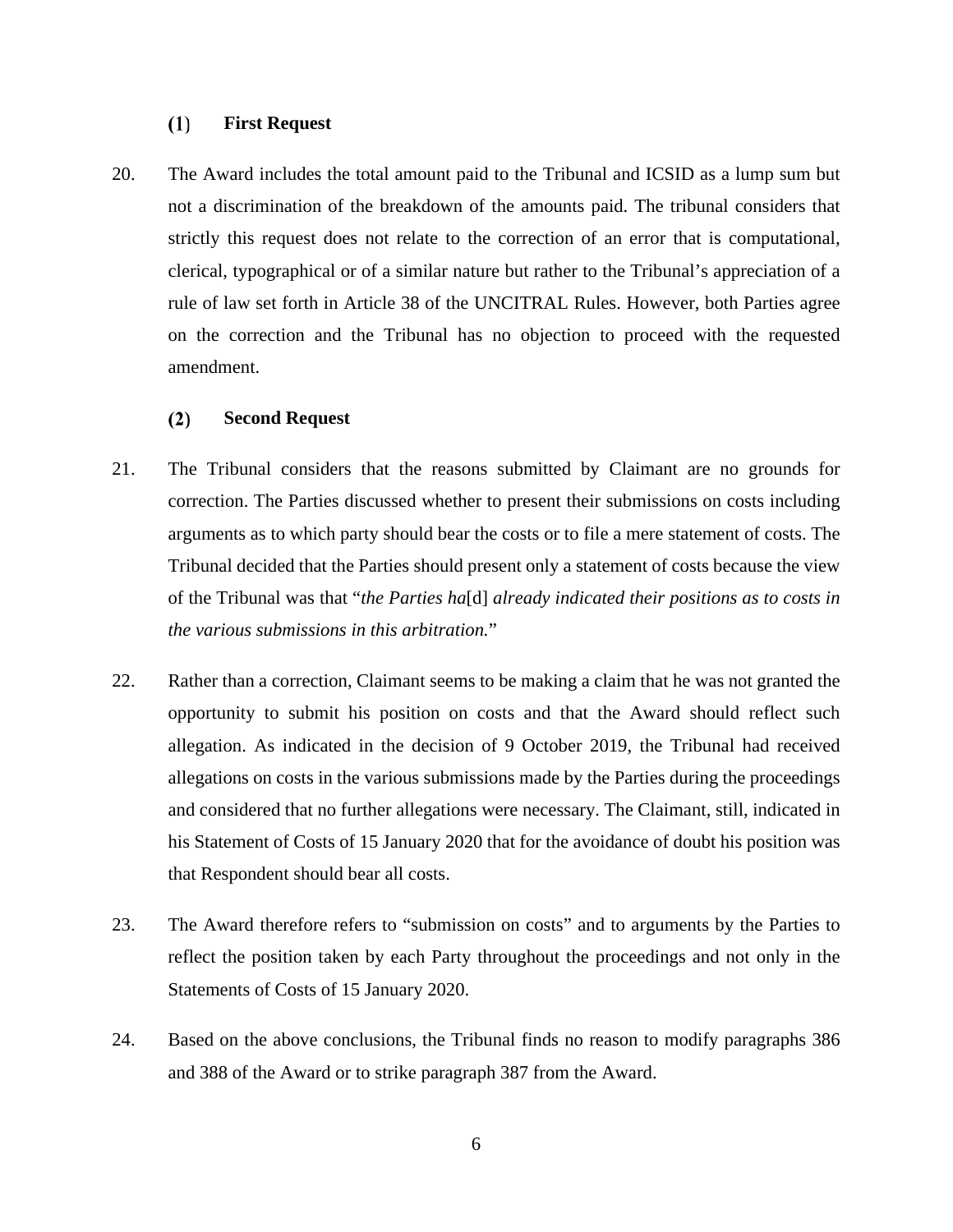#### $(3)$ **Third Request**

25. The Tribunal considers that the reference to the ICSID Convention is irrelevant given the reference made in the Award to Article 40(1) and (2) of the UNCITRAL Rules, as a ground for the Tribunal's decision on costs. In any event, it is a clerical error that qualifies as an error under Article 36(1) of the UNCITRAL Rules Convention.

#### IV. **THE TRIBUNAL'S DECISION ON THE REQUEST**

- 26. For the reasons above, the Tribunal decides to correct the Award as follows:
	- a) Paragraph 392 of the Award shall read:

*392. In the present case, the arbitrators' fees and expenses and ICSID's administrative fees and direct expenses, amount to (in USD)*

*Arbitrators' fees and expenses*

| Dr. Eduardo Zuleta (Presiden |            |
|------------------------------|------------|
| Mr. Mariano Gomezperalta     |            |
| Mr. V. V. Veeder QC          |            |
| ICSID's administrative fees  | 116,000.00 |
| Direct expenses              | 141,316.38 |
| <b>Total</b>                 | 948,375.03 |

- b) Paragraph 389 of the Award is deleted in its entirety and left blank; and
- c) Paragraph 391 of the Award shall read:

*391. This provision gives the Tribunal discretion to allocate all costs of the arbitration. Article 40(1) of the Arbitration Rules states that although "the costs of arbitration shall in principle be borne by the unsuccessful party […] the arbitral tribunal may apportion each of such costs between the parties if it determines that apportionment is reasonable, taking into account the circumstances of the case" and Article 40(2), which refers to the reasonable costs for legal*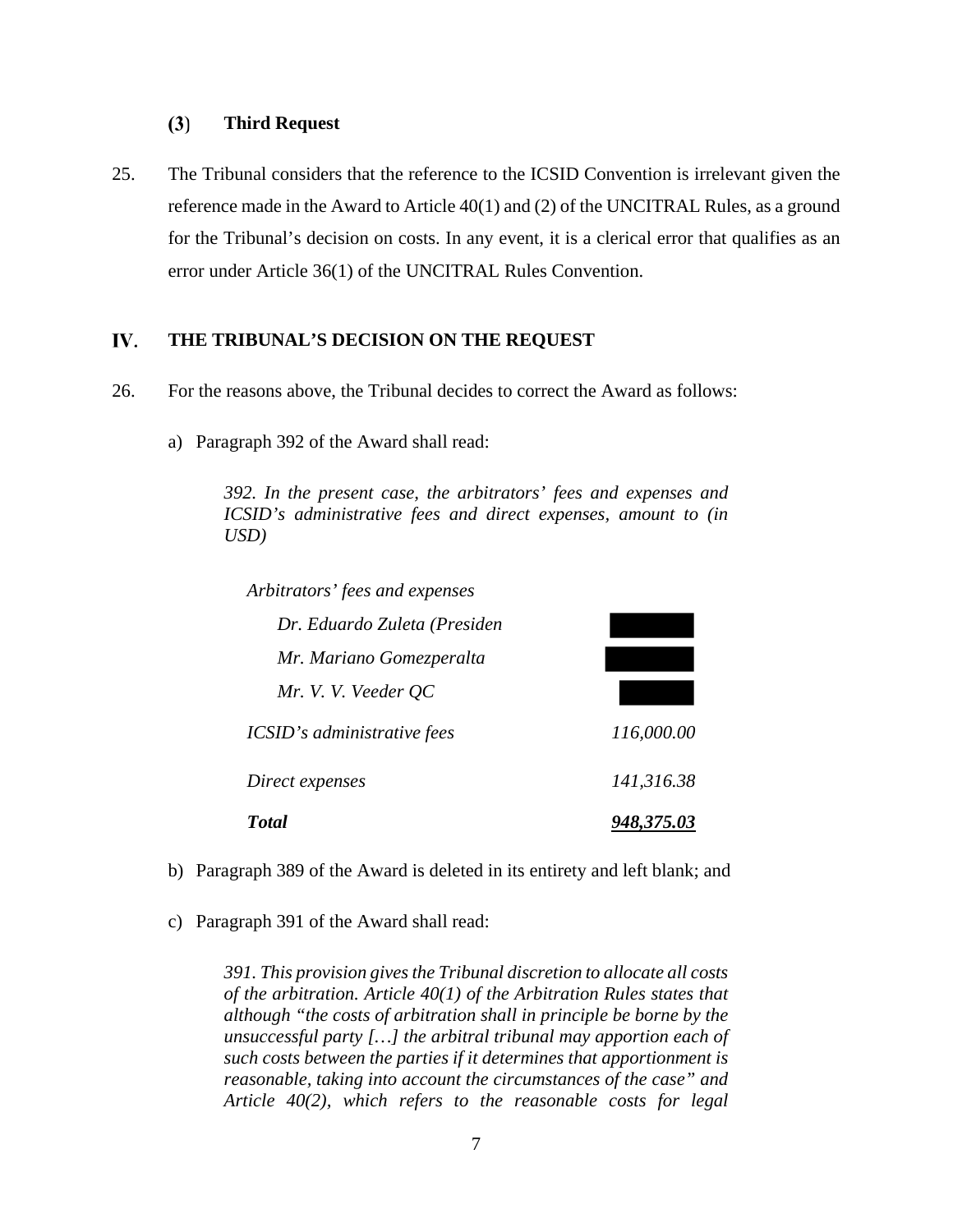*representation and assistance of the successful party claimed during the arbitral proceedings — as stated in Article 38(e) — reiterates that the tribunal "taking into account the circumstances of the case" is "free to determine which party shall bear such costs or may apportion such costs between the parties if it determines that apportionment is reasonable."*

27. All other requests for correction are denied.